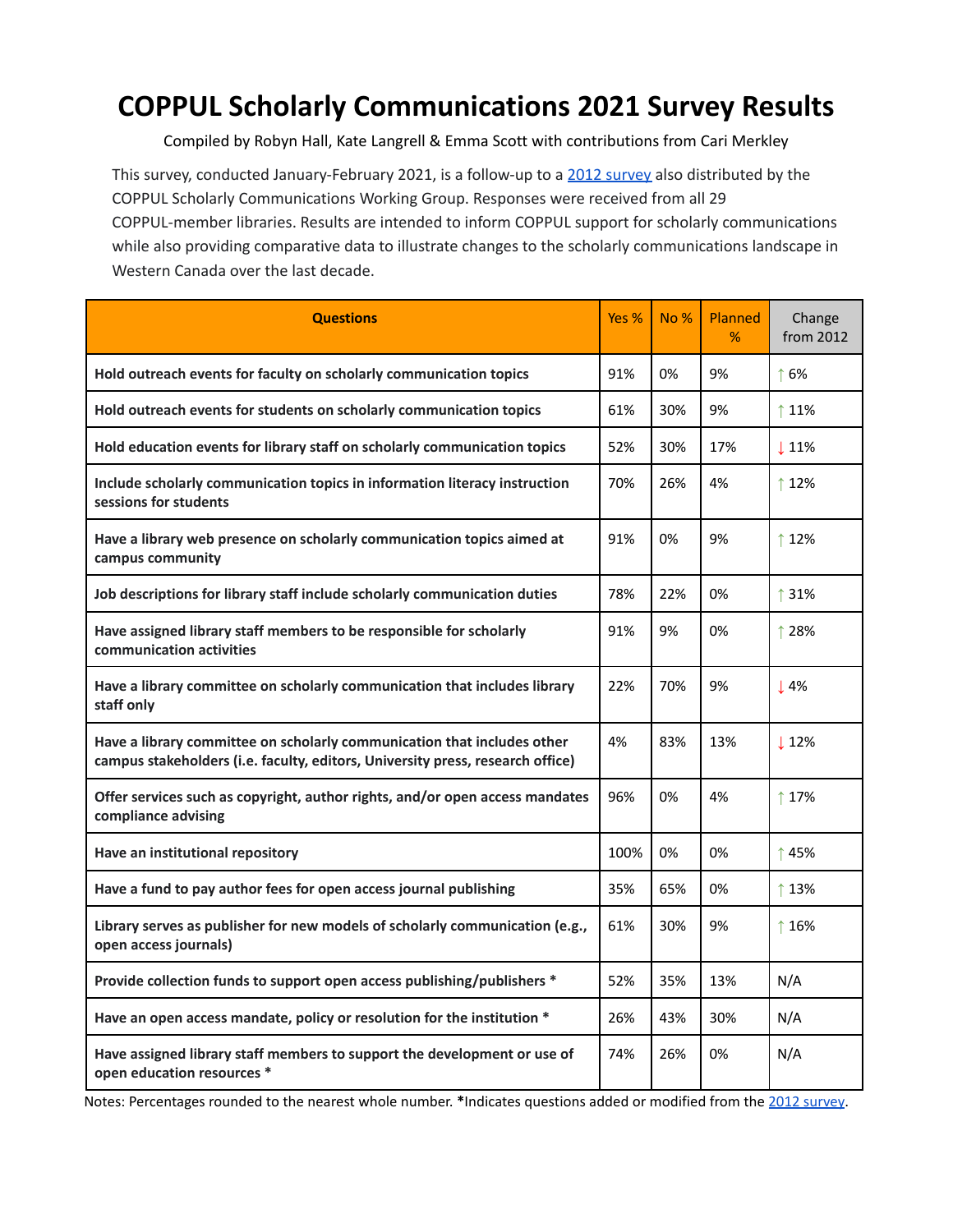## **Summarized Responses**

Answers to open ended questions are summarized below.

- **1. Areas of scholarly communications that libraries are involved in not mentioned above include:**
	- *Metrics/research impact*: Activities in this area included supporting scholars in developing an online presence or managing their online author identity (with tools such as ORCID), as well as supporting scholars in their use and understanding of scholarly networking platforms.
	- *Open access publishing supports*: Some respondents noted providing specific advice to researchers on recognizing "predatory" publishers and conferences.
	- *● Open education:* Initiatives included developing policies around open education, running certificate programs, and assisting instructors with locating and reusing open resources.
	- *Open data:* Respondents noted offering various workshops and training sessions focused on research data management. Other activities included participating on university committees to developing institutional research data management strategies, launching data repositories and promoting data archiving.
	- *Other areas included*: Support for digital humanities, copyright, web archiving, and developing a scholarly activity procedure and training program.
- **2. Summary of the role respondents felt COPPUL should play in supporting scholarly communications.**
	- *● Community building and professional development:* A majority of respondents noted the important role for COPPUL to play in continuing to support a community of practice by facilitating collaborative information sharing, training, and networking opportunities among members working in areas of scholarly communications. Respondents noted grappling with a number of areas where peer support and professional development opportunities are valued, including operational concerns and capacity issues, relationship building and advocacy on campus, policy development, mandate compliance, the implementation of new services like data repositories, and facilitating discovery of open access books from academic presses.
	- *● Infrastructure:* A majority of respondents noted supporting access to products that reduce technological barriers to providing scholarly communications services, including existing platforms like the Arca shared repository through BCELN and Dataverse data repository through Scholars Portal, as well as additional platforms like Open Journal Systems for open journal hosting and Pressbooks for open access book hosting.
	- *Collaboration:* A number of respondents noted the importance of supporting collaboration and information sharing between the Scholarly Communications Working Group and other COPPUL groups, particularly around digitization of scholarly resources, and collection development to foster further dialogue on strategies for open investment. Respondents also noted the importance of connecting outward, fostering information sharing and professional development activities that involve national efforts by, for instance, CARL and CRKN.
	- *● Advocacy:* Respondents encouraged COPPUL to lobby in support of open access strategies that enable broad participation of members and representation of members' communities and regions in initiatives supporting equitable, sustainable access to scholarly resources.